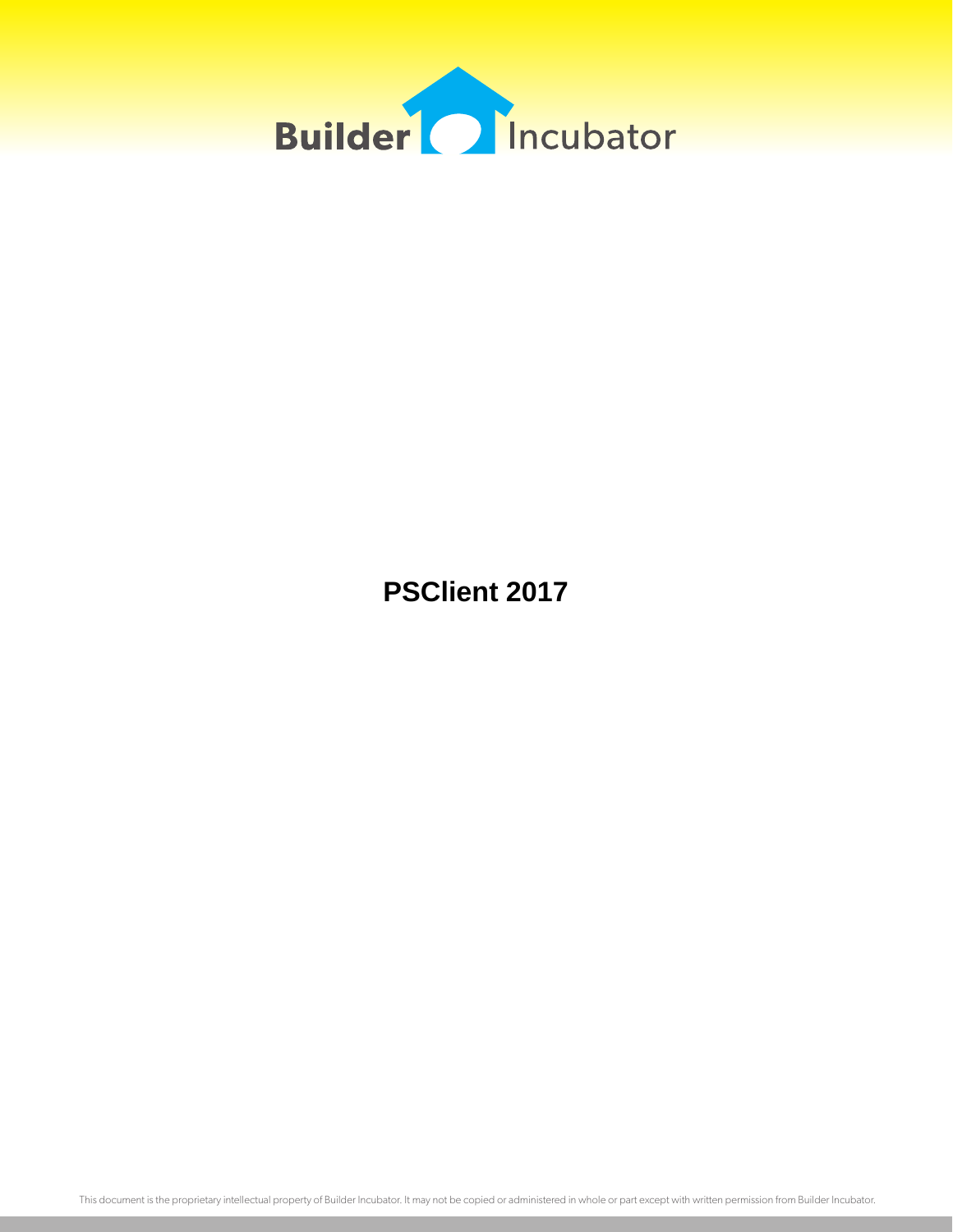

## **Adjusting Fonts and Sizes**

Software Reporting: 5173

Individual users can now select the FONT STYLE and FONT SIZE to meet their individual needs.

Go to FILE | TERMINAL SETUP | Fonts tab

Select the FONT NAME (Style) and FONT SIZE from the drop down lists

| are not applied to open windows.<br>Font Name: MS Sans Serif | Font Size:                                  | General   ToDo Colors   Scheduler Colors   Misc. Color   ToDo Filters   Scanner   Columns (Fonts )<br>This changes the font used for the windows in PSClient except for this window. Note that changes |                                                                                                                                                                                                                                                                                                                                                                                                                                                                                                                                                                                                                                                                                                                                                                                                                                                                                        |
|--------------------------------------------------------------|---------------------------------------------|--------------------------------------------------------------------------------------------------------------------------------------------------------------------------------------------------------|----------------------------------------------------------------------------------------------------------------------------------------------------------------------------------------------------------------------------------------------------------------------------------------------------------------------------------------------------------------------------------------------------------------------------------------------------------------------------------------------------------------------------------------------------------------------------------------------------------------------------------------------------------------------------------------------------------------------------------------------------------------------------------------------------------------------------------------------------------------------------------------|
|                                                              |                                             |                                                                                                                                                                                                        |                                                                                                                                                                                                                                                                                                                                                                                                                                                                                                                                                                                                                                                                                                                                                                                                                                                                                        |
|                                                              |                                             |                                                                                                                                                                                                        |                                                                                                                                                                                                                                                                                                                                                                                                                                                                                                                                                                                                                                                                                                                                                                                                                                                                                        |
|                                                              |                                             |                                                                                                                                                                                                        | <b>Reset Defaults</b>                                                                                                                                                                                                                                                                                                                                                                                                                                                                                                                                                                                                                                                                                                                                                                                                                                                                  |
|                                                              |                                             | Lorem ipsum dolor sit amet, consectetur adipiscing elit. Donec quis lacus in sapien eleifend                                                                                                           |                                                                                                                                                                                                                                                                                                                                                                                                                                                                                                                                                                                                                                                                                                                                                                                                                                                                                        |
|                                                              |                                             |                                                                                                                                                                                                        |                                                                                                                                                                                                                                                                                                                                                                                                                                                                                                                                                                                                                                                                                                                                                                                                                                                                                        |
|                                                              | Nullam tempor enim vel sollicitudin tempus. |                                                                                                                                                                                                        | pellentesque sed ac urna. Class aptent taciti sociosqu ad litora torquent per conubia nostra,<br>per inceptos himenaeos. Quisque nec sem consectetur, commodo nibh nec, aliquet neque. Duis<br>elementum a eros at ullamcorper. Aliguam maximus hendrerit mollis. Donec condimentum<br>egestas negue non blandit. Quisque leo urna, pretium nec vulputate a, viverra at mauris.<br>Vestibulum iaculis nulla sem. Etiam egestas scelerisque eros eget mattis. Sed rhoncus guam<br>fringilla arcu molestie, sed maximus arcu facilisis. Phasellus vitae lectus tellus. Aliguam ut<br>faucibus libero. Donec vitae pharetra sem. Vestibulum mauris libero, sagittis in vestibulum<br>suscipit, faucibus ac nisi. Duis eu arcu erat. Phasellus iusto urna, mattis vel sagittis at, ornare<br>id risus. Nullam et maximus tortor. Vestibulum viverra sapien nulla, vel lacinia ante commodo |

These settings are specific to a user's workstation (or a user's log in if working in Remote Apps or Remote Desktop). Therefore, each user can select a font style which best suits their needs. Printed Reports remain in the standard font and will not reflect these changes. By design, some windows (such as system messages) will not change.

The *"Lorem ipsum"* paragraph will display how each font selection will appear.

| Font Name: | <b>MS Sans Serif</b>                                                                                                                                                                                                                                                                                                                                                                                                                                                                                                                 | <b>Font Size:</b> | 12 <sup>2</sup> | <b>Reset Defaults</b> |
|------------|--------------------------------------------------------------------------------------------------------------------------------------------------------------------------------------------------------------------------------------------------------------------------------------------------------------------------------------------------------------------------------------------------------------------------------------------------------------------------------------------------------------------------------------|-------------------|-----------------|-----------------------|
|            | Lorem ipsum dolor sit amet, consectetur adipiscing elit. Donec quis<br>lacus in sapien eleifend pellentesque sed ac urna. Class aptent<br>taciti sociosqu ad litora torquent per conubia nostra, per inceptos<br>himenaeos. Quisque nec sem consectetur, commodo nibh nec,<br>aliquet neque. Duis elementum a eros at ullamcorper. Aliquam<br>maximus hendrerit mollis. Donec condimentum eqestas neque non<br>blandit. Quisque leo urna, pretium nec vulputate a, viverra at<br>mauris. Nullam tempor enim vel sollicitudin tempus. |                   |                 |                       |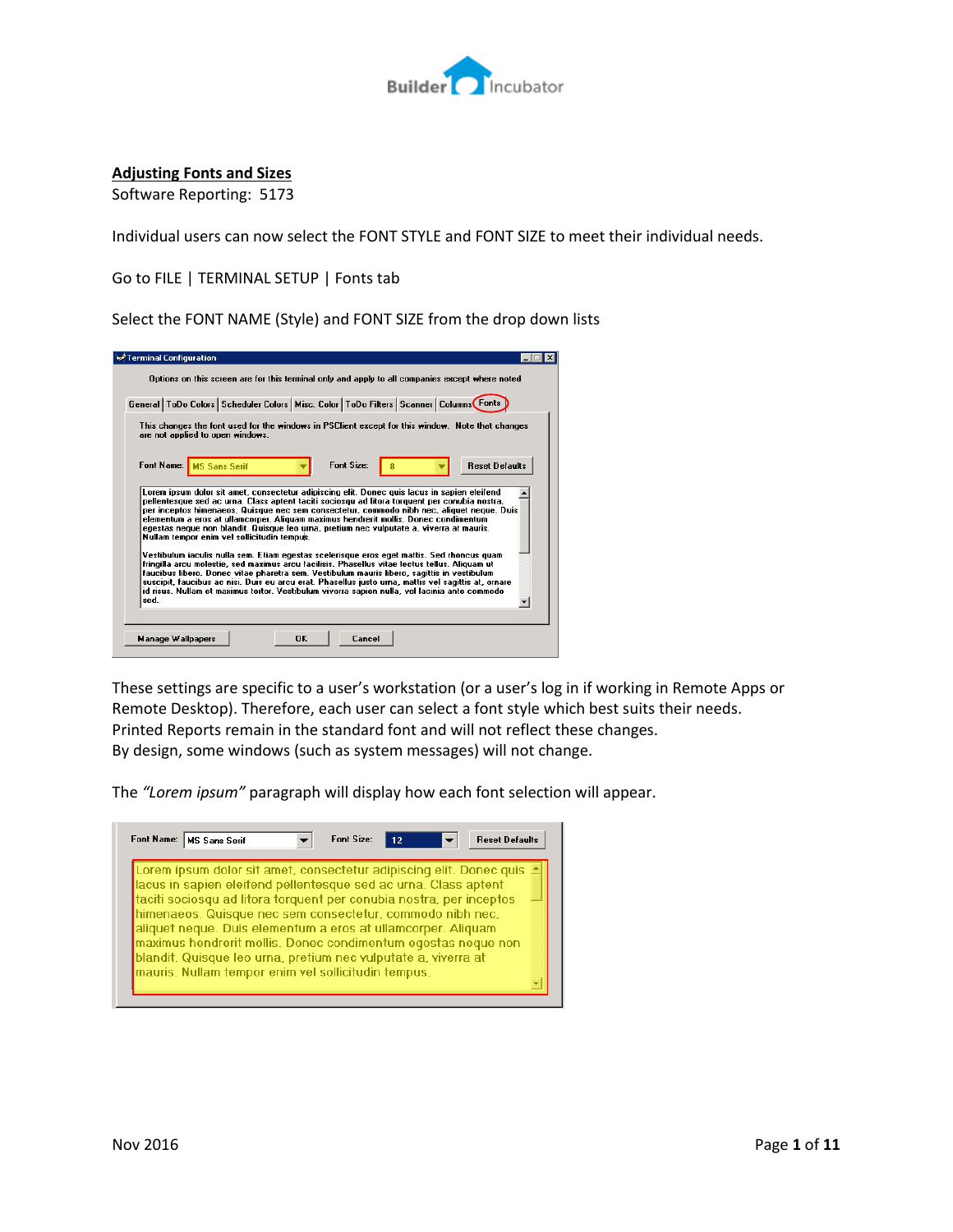

#### **New report assists builders in determining WHICH Standard Options are selling.**

Software Reporting: 5172

PSClient now has a new report – Option Analysis by Date which allows builders in determining which standard options are selling:

Go to REPORTS | SALES ANALYSIS | Options Analysis by Date

From the General tab, builders can select the time period for either the Contract Signed or Final Closing dates.

The report can be subtotaled by NONE, MODEL, SALES PERSON, or DESIGNER.

The sort order for the report can be by OPTION #, % PURCHASED, DESCRIPTION OR TOTAL PURCHASED.

| Option Analysis By Date                                                             |
|-------------------------------------------------------------------------------------|
|                                                                                     |
| General  Models   Options                                                           |
| Date to use                                                                         |
| C Contract Signed<br>О.<br><b>Final Closing</b>                                     |
| 01/01/13<br>To Date: 09/16/16<br>圖<br>From Date:<br>圖                               |
| Subtotal By                                                                         |
| $\subset$ None<br><b>C</b> Model<br><b>Example 1</b> Sales Person <b>C</b> Designer |
| <b>Export Criteria</b>                                                              |
| <b>Export ID:</b><br>ℒ                                                              |
| <b>Force Short Header</b>                                                           |
|                                                                                     |
| Sort Order:                                                                         |
| ⊙ Option # ○ % Purchased  ○ Description  ○ Total Purchased                          |
|                                                                                     |
|                                                                                     |
| Preview<br>Print<br><b>Export</b><br>Cancel                                         |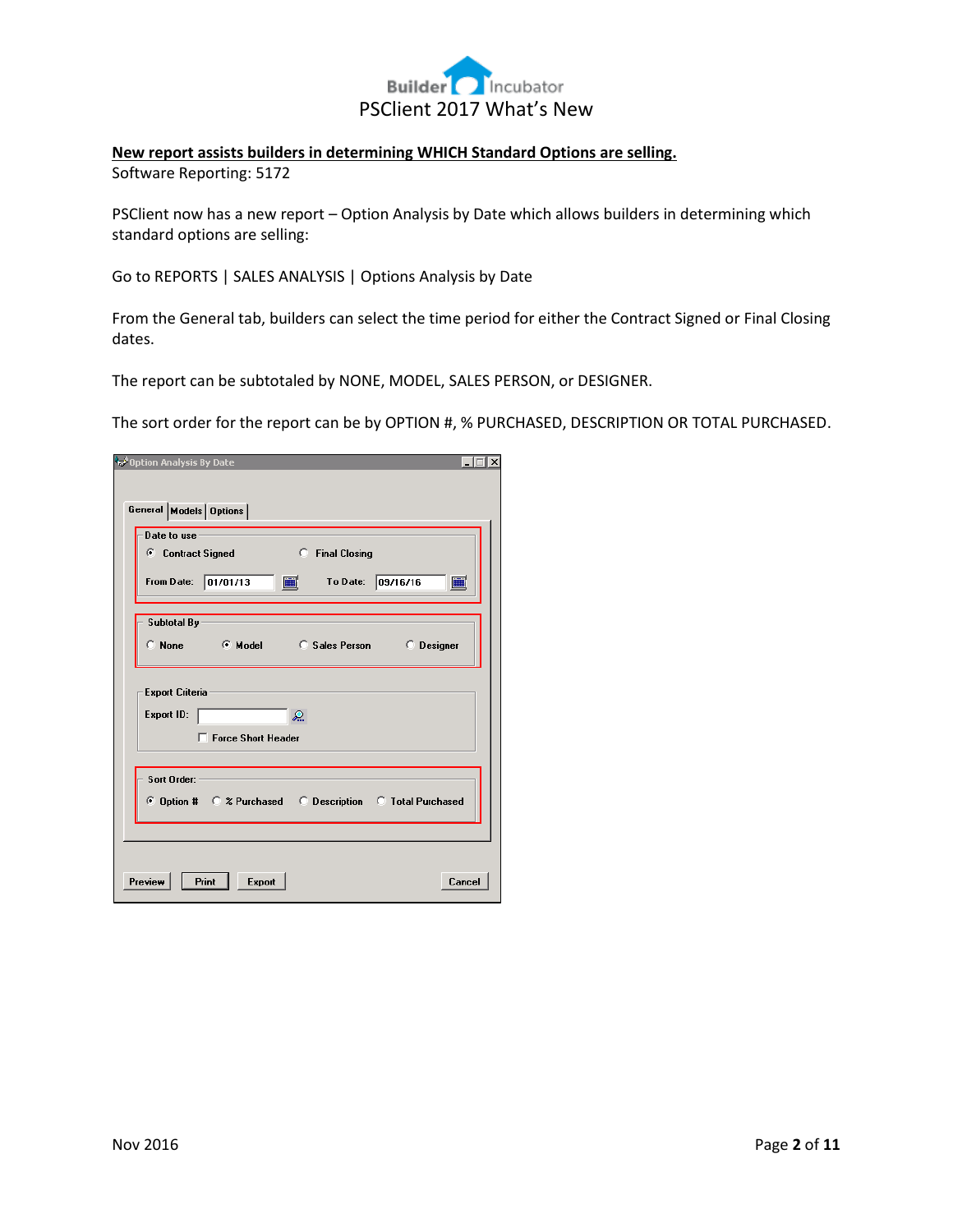

Users can select one or more Models.

| Option Analysis By Date                            | $=$ $\Box$ $\times$ |
|----------------------------------------------------|---------------------|
|                                                    |                     |
| General Models Options                             |                     |
| Select one or more models:                         |                     |
| x <sub>1</sub><br><b>Description</b>               |                     |
| Model 5/4<br>Model Up Grd 5/4                      |                     |
|                                                    |                     |
|                                                    |                     |
|                                                    |                     |
|                                                    |                     |
|                                                    |                     |
| Mark All<br><u>U</u> nMark<br>Clear All<br>$M$ ark |                     |
|                                                    |                     |
| Preview<br>Print<br><b>Export</b>                  | Cancel              |

Users can select one or more options.

|   | General Models Options<br>Select one or more options |                                                                   |  |
|---|------------------------------------------------------|-------------------------------------------------------------------|--|
|   |                                                      |                                                                   |  |
| x | <b>Number</b>                                        | <b>Description</b>                                                |  |
|   | 100                                                  | <b>LOT PREMIUMS</b><br>110 Lot Cost                               |  |
|   |                                                      | 111 Lot Premium price adjustment                                  |  |
|   |                                                      | 1.000 Exterior Colors                                             |  |
|   |                                                      | 20.000 SUBDIVISIONS                                               |  |
|   |                                                      | 20,100 Subdivision 1                                              |  |
|   |                                                      | 20.101 Subdivision 1 - Name                                       |  |
|   |                                                      | 20.102 Subdivision 1 - Price                                      |  |
|   |                                                      | 20.200 Subdivision 2                                              |  |
|   |                                                      | 20.300 Subdivision 3                                              |  |
|   |                                                      | 30.000 ELEVATIONS<br>30,100 Elevation A                           |  |
|   |                                                      | 30,200 Elevation B                                                |  |
|   |                                                      | 30,300 Elevation C                                                |  |
|   |                                                      | 40,000 EXTERIOR COLORS                                            |  |
|   |                                                      | 40,100 Roof Shingle Color                                         |  |
|   |                                                      | 40.500 Exterior Paint Color                                       |  |
|   |                                                      | 60,000 STRUCTURAL OPTIONS WHOLE ROOM ADDIT                        |  |
|   |                                                      | 60,010 Select Bonus Room (Bath 4, Bedroom 5)                      |  |
|   |                                                      | 60,011 Bonus Room (Bath 4, Bedroom 5)<br><u> 60.020   Rath 4.</u> |  |
|   | <b>UnMark</b><br><b>Mark</b>                         | Mark All<br><b>Clear All</b>                                      |  |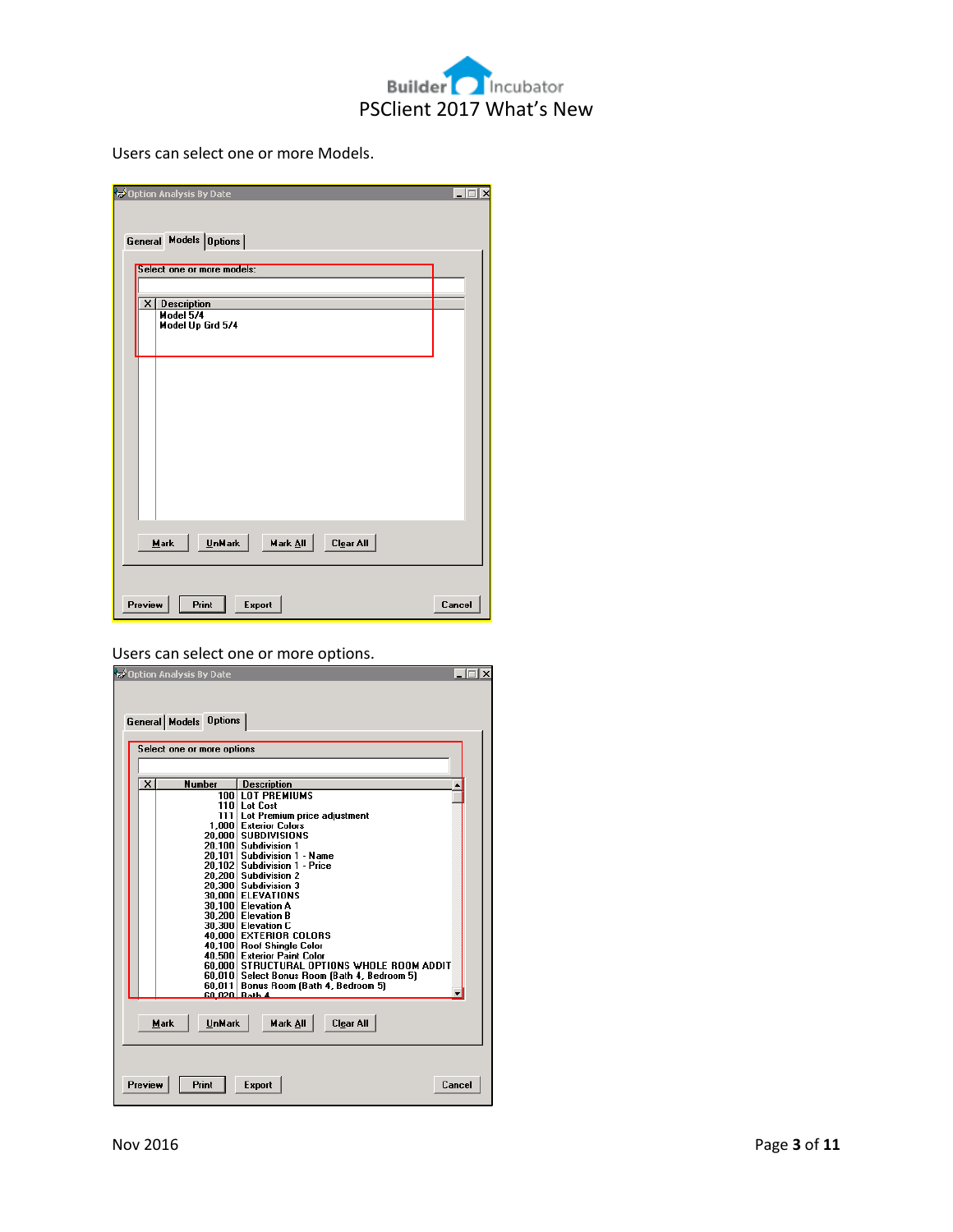

#### **HIDE Lots to users who do not have security access to Lot Inventory.**

Software Reporting: 5166

PSClient has added the feature to HIDE lots in the Lot Master Report to users who do not have security access to Lot Inventory.

Go to MAINTENANCE | SUBDIVISION & LOTS

To hide a lot in the Lot Inventory, select HIDDEN.

| Lot will be Changed                    |                      | $\Box$          |
|----------------------------------------|----------------------|-----------------|
| General Notes   Contract Notes         |                      |                 |
| <b>Sub Division:</b><br><b>Client:</b> | <b>Subdivision 1</b> | Deleted         |
| Status:                                | Open                 |                 |
| Lot $#$ :                              | $01 - 103$           | (Format: 0-2-3) |
| Address:                               | 10028 Oak Drive      |                 |
| <b>Lot Premium:</b>                    | 0.00                 | $MLS$ #:        |
| <b>Job Number:</b>                     | CP103                | Area:           |
| <b>Purchased Date:</b>                 | 圖<br>06/05/06        | Lot Size:       |
| Garage:                                |                      | Market:         |
|                                        | ⊽<br>Hidden          | Finder:         |
|                                        | <b>Restricted</b>    |                 |
|                                        | OK                   | Cancel          |

On the Lot Inventory screen with the Show Hidden feature selected, the lot is shown with an H identifying it as a hidden lot from those without security access to the lot inventory.

Users without security access to the lot inventory will not be able to VIEW the hidden lot.

| <b>E</b> Lot Inventory     |                             |                   |                                                                                       |           |               |    |                   | $ \Box $ $\Box $ $\times$ $\parallel$ |
|----------------------------|-----------------------------|-------------------|---------------------------------------------------------------------------------------|-----------|---------------|----|-------------------|---------------------------------------|
| Subdivision: Subdivision 1 |                             |                   | $\overline{V}$ Show Deleted $\overline{V}$ Show Hidden $\overline{V}$ Show Restricted |           |               |    |                   |                                       |
| Lot#                       | <b>Job Number   Address</b> |                   | <b>Lot Premium</b>                                                                    | Garage    | <b>Status</b> | Hı | <b>R</b>   Client |                                       |
| $01 - 100$                 | <b>CP100</b>                | 10025 Oak Drive   | 2.000.00                                                                              | <b>RH</b> | Model         |    |                   |                                       |
| 101-101                    | <b>CP101</b>                | 10026 Oak Drive   | 0.00                                                                                  |           | Open          |    | A19: Smag:        |                                       |
| 01-102                     | <b>CP102</b>                | 10027 Oak Drive   | 0.00                                                                                  |           | Open          |    |                   |                                       |
| $ 01-103 $                 | <b>CP103</b>                | $10028$ Oak Drive | 0.00                                                                                  |           | <b>Open</b>   | HI |                   |                                       |
| $01 - 104$                 | <b>CP104</b>                | 10029 Oak Drive   | 0.00                                                                                  |           | <b>Spec</b>   |    |                   |                                       |
| 01-105                     | <b>CP105</b>                | 10030 Oak Drive   | 0.00                                                                                  |           | Open          |    |                   |                                       |
| 01-106                     | <b>CP106</b>                | 10031 Oak Drive   | 0.00                                                                                  |           | Open          |    |                   |                                       |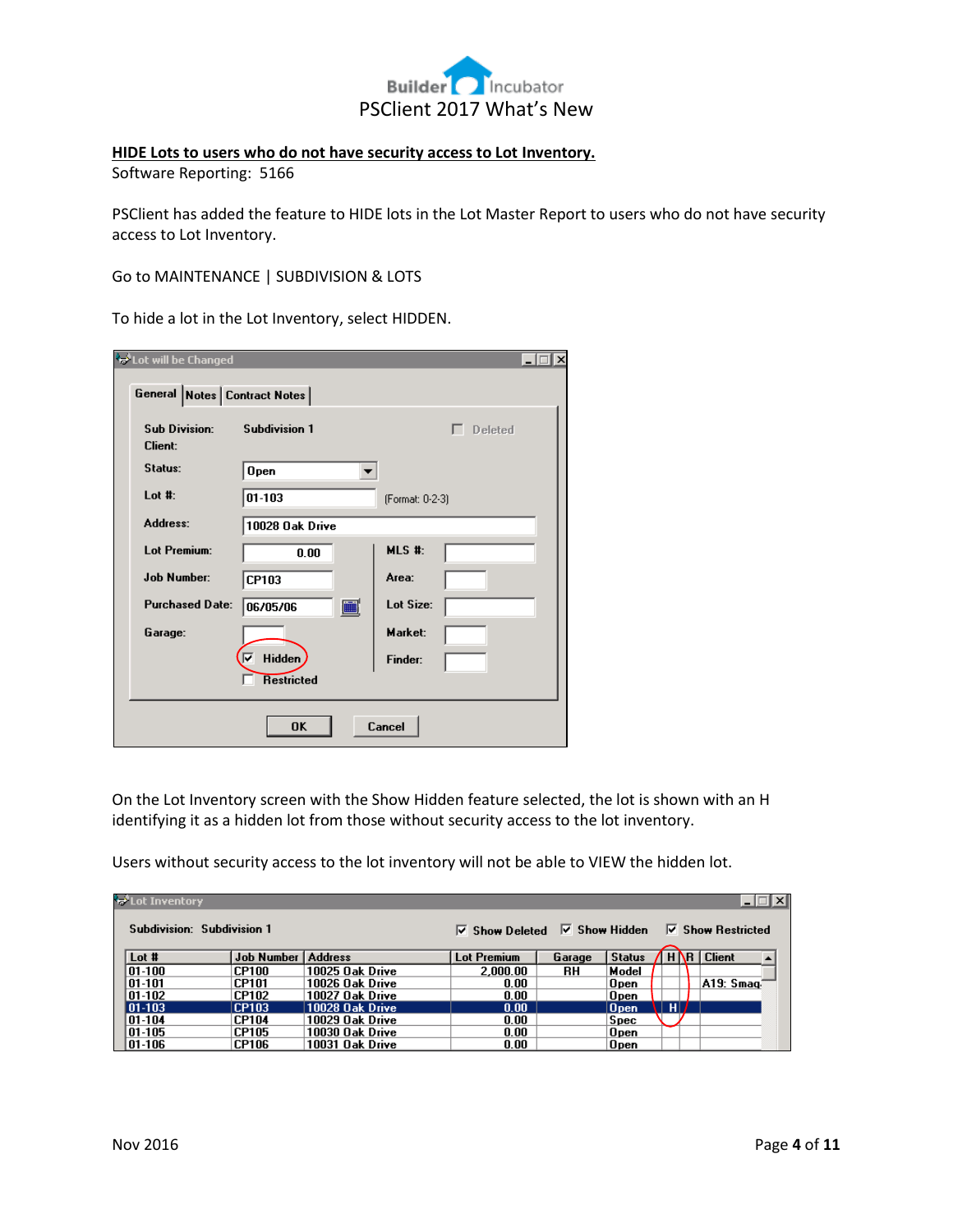

| <b>Restricted Lots in the Lot Inventory</b> |
|---------------------------------------------|
|---------------------------------------------|

Software Reporting: 5167

#### Lots can now be marked as RESTRICTED

| <b>Ex<sup>\$</sup>Lot will be Changed</b> |                        | $\Box$           |
|-------------------------------------------|------------------------|------------------|
| General Notes   Contract Notes            |                        |                  |
| <b>Sub Division:</b><br><b>Client:</b>    | <b>Subdivision 3</b>   | г<br>Deleted     |
| Status:                                   | <b>Open</b>            |                  |
| Lot $#$ :                                 | 01-362                 | (Format: 0-2-3)  |
| Address:                                  | 19606 Frost Circle     |                  |
| <b>Lot Premium:</b>                       | 10,000.00              | $MLS$ #:         |
| <b>Job Number:</b>                        | LW362                  | Area:            |
| <b>Purchased Date:</b>                    | 圖<br>06/05/06          | <b>Lot Size:</b> |
| Garage:                                   |                        | Market:          |
|                                           | <b>Hidden</b>          | Finder:          |
|                                           | <b>Restricted</b><br>☞ |                  |
|                                           | <b>OK</b>              | Cancel           |

If the RESTRICTED has been checked ON - the SELECT button will be greyed out if the restricted lot is highlighted, preventing the user from selecting the lot and adding to a client.

| Change: Lee, Kenny |                            |                   |                                                                                                                             |                                            |        |                  | $ \Box$ $\times$                     |                                        | $ \Box$ $\times$ |
|--------------------|----------------------------|-------------------|-----------------------------------------------------------------------------------------------------------------------------|--------------------------------------------|--------|------------------|--------------------------------------|----------------------------------------|------------------|
| <b>ID: A11</b>     |                            | Last Name: Lee    | First Name: Kenny                                                                                                           |                                            |        | Status: Medium   | $\overline{\phantom{a}}$             |                                        | ₽                |
|                    |                            |                   | General   Addt'l General   Profile   Addt'l Profile   Entry   Addt'l Entry   Dates   Contract   Contract Addt'l   Co-Buyers |                                            |        |                  | $\Gamma$ Deleted                     |                                        | ℒ                |
|                    |                            |                   |                                                                                                                             |                                            |        |                  |                                      |                                        |                  |
|                    | Nick Nat we Lot Inventory  |                   | OC IS CH.                                                                                                                   | $\sim$ 1<br>0.14.0                         |        |                  |                                      |                                        |                  |
|                    |                            |                   |                                                                                                                             |                                            |        |                  |                                      | $\blacksquare$ $\blacksquare$ $\times$ |                  |
| <b>Quick No</b>    | Subdivision: Subdivision 3 |                   |                                                                                                                             | $\nabla$ Show Deleted $\Gamma$ Show Hidden |        |                  | $\nabla$ Show Restricted             |                                        |                  |
| <b>Job Addr</b>    | Lot #                      | <b>Job Number</b> | <b>Address</b>                                                                                                              | <b>Lot Premium</b>                         | Garage | <b>Status</b>    | $H \,   \, R \,  $ Client            |                                        |                  |
| Lender:            | 01-320                     | $L = 320$         | 18502 Hemingway Drive                                                                                                       | 5.000.00                                   |        | Model            |                                      |                                        |                  |
|                    | 01-321                     | Lw321             | 18503 Hemingway Drive                                                                                                       | 0.00                                       |        | <b>Open</b>      |                                      |                                        |                  |
|                    | 01-322                     | LW322             | 18504 Hemingway Drive                                                                                                       | 0.00                                       |        | Sold             |                                      |                                        |                  |
| Greeting           | 01-323                     | LW323             | 18505 Hemingway Drive                                                                                                       | 0.00                                       |        | Sold             |                                      |                                        |                  |
|                    | 01-324                     | LW324             | 18506 Hemingway Drive                                                                                                       | 0.00                                       |        | Sold             |                                      |                                        |                  |
| Address:           | 01-325                     | LW325             | 18507 Hemingway Drive                                                                                                       | 5.000.00                                   |        | Sold             |                                      |                                        |                  |
|                    | 01-340                     | LW340             | 19102 Emerson Wav                                                                                                           | 0.00                                       |        | <b>Open</b>      |                                      |                                        |                  |
| City:              | 01-341                     | LW341             | 19103 Emerson Wav                                                                                                           | n nn                                       |        | Sold             |                                      |                                        |                  |
|                    | 01-342                     | LW342             | 19104 Emerson Wav                                                                                                           | 2.000.00                                   |        | <b>Open</b>      |                                      |                                        |                  |
| State:             | 01-343                     | LW343             | 19105 Emerson Way                                                                                                           | 0.00                                       |        | Sold             |                                      |                                        |                  |
|                    | 01-344                     | LV344             | 19106 Emerson Way                                                                                                           | 2,000.00                                   |        | <b>O</b> nen     |                                      |                                        |                  |
| Mobile/H           | 01-345                     | LW345             | 19107 Emerson Wav                                                                                                           | 0.00                                       |        | Sold             |                                      |                                        |                  |
|                    | 01-346                     | LW346             | 19108 Emerson Wav                                                                                                           | 2,000.00                                   |        | <b>O</b> nen     |                                      |                                        |                  |
|                    | 01-347                     | LW347             | 19109 Emerson Wav                                                                                                           | 0.00                                       |        | <b>Open</b>      |                                      |                                        |                  |
| Work/FA            | 01-348                     | LW348             | 19110 Emerson Way                                                                                                           | 2.000.00                                   |        | Sold             |                                      |                                        |                  |
|                    | 01-349                     | LW349             | 19111 Emerson Wav                                                                                                           | 0.00                                       |        | <b>Open</b>      |                                      |                                        |                  |
| EMail:             | 01-360                     | LW360             | 19602 Frost Circle                                                                                                          | 15.000.00                                  |        | <b>Open</b>      |                                      |                                        |                  |
|                    | 01-361                     | LW361             | 19604 Frost Circle                                                                                                          | 10.000.00                                  |        | <b>Open</b>      |                                      |                                        |                  |
|                    | 01-362                     | LW362             | <b>19606 Frost Circle</b>                                                                                                   | 10.000.00                                  |        | <b>Open</b>      | ΪR.                                  |                                        |                  |
| E١                 | 01-363                     | LW363             | 19608 Frost Circle                                                                                                          | 10.000.00                                  |        | 0 <sub>pen</sub> |                                      |                                        |                  |
|                    | 01-364                     | LW364             | 19610 Frost Circle                                                                                                          | 15.000.00                                  |        | Sold             |                                      |                                        |                  |
|                    |                            |                   |                                                                                                                             |                                            |        |                  | Show Purchase Date instead of Garage |                                        |                  |
|                    | Lot #:                     |                   |                                                                                                                             |                                            |        |                  |                                      |                                        |                  |
|                    | Insert                     | Insert/Copy       | Change<br><b>Delete</b>                                                                                                     |                                            | Select |                  | <b>Close</b>                         |                                        |                  |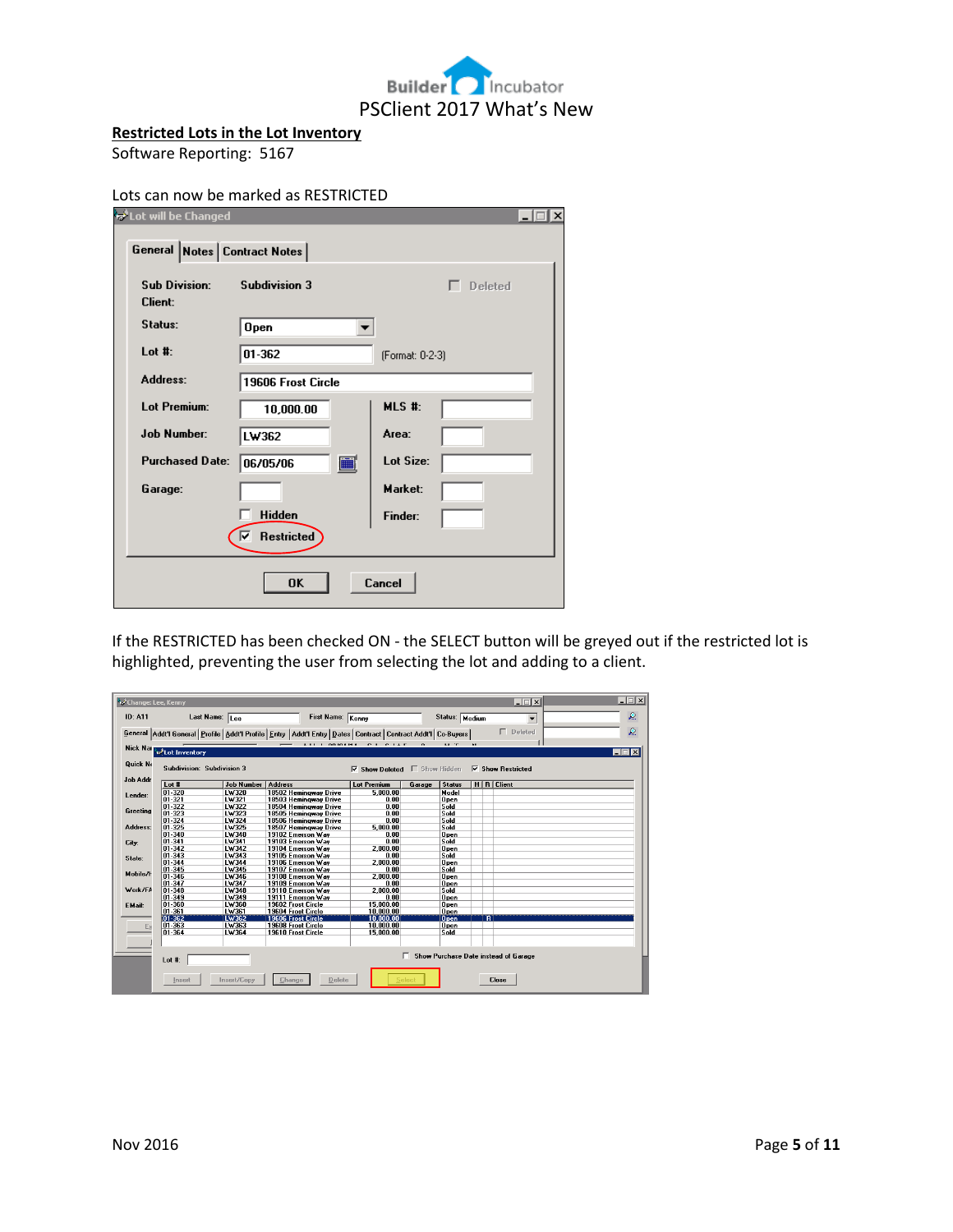

## **Contract Notes Tab Added to Lot Inventory**

Software Reporting: 5192

Contract Notes tab has been added to Lot Inventory set up.

The Contract Notes tab includes 3 new fields – Legal Description, Lot Contract Notes, and Parcel ID.

| Lot will be Added<br>General Notes Contract Notes | $\times$<br>$-1$ |
|---------------------------------------------------|------------------|
| Legal Description:                                |                  |
|                                                   |                  |
| <b>Lot Contract Notes:</b>                        |                  |
|                                                   |                  |
|                                                   |                  |
| Parcel ID:                                        |                  |
| 1112346-312646-133543                             |                  |
|                                                   |                  |
| Cancel<br><b>OK</b>                               |                  |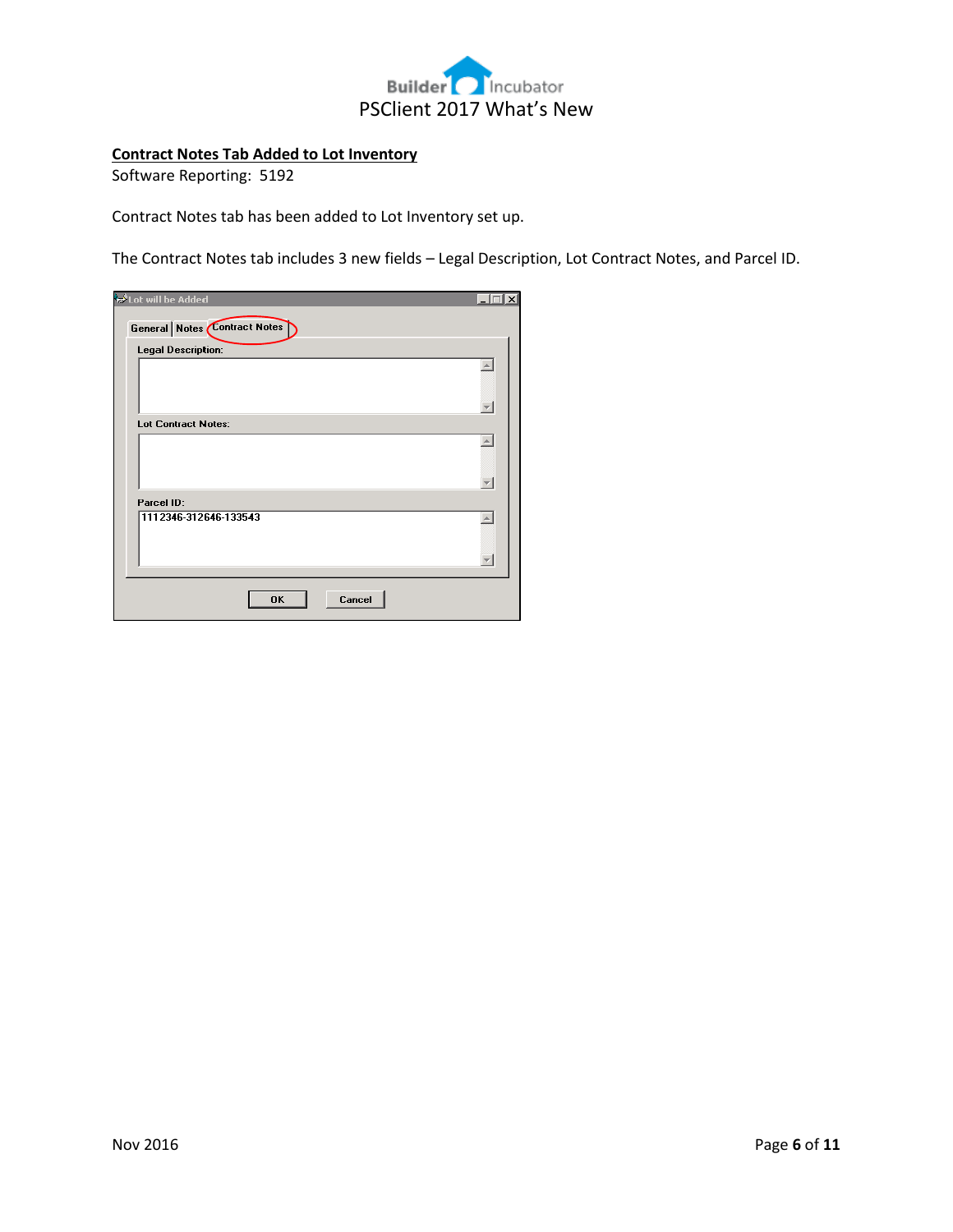

#### **Added New Lot Inventory Fields to Import**

Software Reporting: 5168-1 Hide Restricted Legal Description Lot Contract Notes Parcel ID

#### **Added the Ability to Update Existing Fields via Import**

Software Reporting: 5168-2

The significance of this improvement is the ability to update existing fields (and new fields – see SR 5166 and SR 5192) via an import. Where in past versions – a second import would skip records with an existing lot number.

Users can now -

- 1. Export the existing lot data
- 2. Update in a spreadsheet
- 3. Re-import and overwrite CERTAIN fields

#### Fields allowed to be overwritten:

Address Garage Hide (SR5166) Restricted (SR 5167) MLS# Area Lot Size Market Finder Notes Legal Description (SR 5192) Lot Contract Notes (SR 5192) Parcel ID (SR 5192)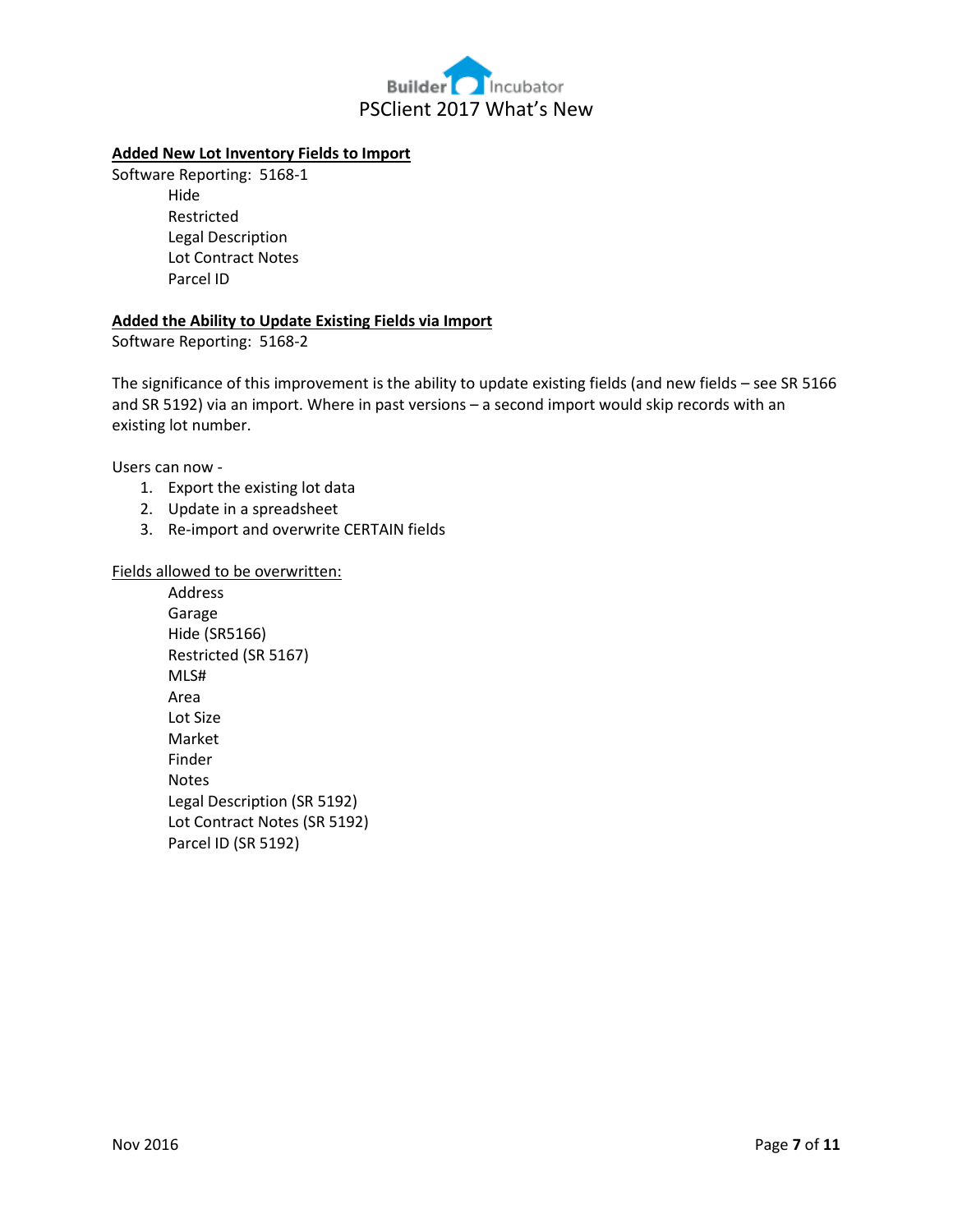

#### **New lot fields added to TxDocument Tokens**

Software Reporting: 5193

TxDocument Tokens for the new Lot Inventory fields have been added for use in Sales contracts and other documents.

«LegalDescription» «LotContractNotes» «ParcelID» «LotNotes»

#### **All Lot Fields Export for Client Profile Report**

Software Reporting: 5197

All lot fields identified as a LOT GROUP containing ALL of the fields associated with an individual lot record is now available as an exportable field for the Client Profile Report.

Go to REPORTS | CLIENT PROFILE REPORT | EXPORT ID

| Update Records        |                                                   |                       |   |                    | $=$ $\Box$ $\times$ |
|-----------------------|---------------------------------------------------|-----------------------|---|--------------------|---------------------|
| <b>Export ID:</b>     | Mode:                                             | <b>Export to File</b> |   | ▼                  | Deleted             |
| <b>Description:</b>   |                                                   |                       |   |                    |                     |
| <b>Export to File</b> | <b>Fields to Export</b>                           |                       |   |                    |                     |
| Order                 | <b>Export Field</b>                               |                       | ▲ | Toggle             |                     |
|                       | <b>New Field</b>                                  |                       |   |                    |                     |
|                       | Sched. Date Group                                 |                       |   | Up                 |                     |
|                       | <b>Financial Tab Group</b>                        |                       |   |                    |                     |
|                       | <b>Construction Tab Group</b><br>Design Tab Group |                       |   | Down               |                     |
|                       | <del>Contract Tab G</del> roup                    |                       |   | <b>Clear All</b>   |                     |
|                       | <b>Lot Group</b>                                  |                       |   |                    |                     |
|                       | <b>Misc People</b>                                |                       |   | <b>Resort</b>      |                     |
|                       | <b>Client Alternate Contact</b>                   |                       |   |                    |                     |
|                       | <b>Scheduled Deposits Info</b>                    |                       |   |                    |                     |
|                       | <b>Last Saved Contract Amt</b>                    |                       |   |                    |                     |
|                       | <b>Customized User Links</b>                      |                       |   |                    |                     |
|                       | Pre-Qualify                                       |                       |   |                    |                     |
|                       | Web User                                          |                       |   |                    |                     |
| <b>File Name:</b>     |                                                   |                       |   | <b>Auto Resort</b> | Write CSV Header    |
|                       | <b>OK</b>                                         | Cancel                |   |                    |                     |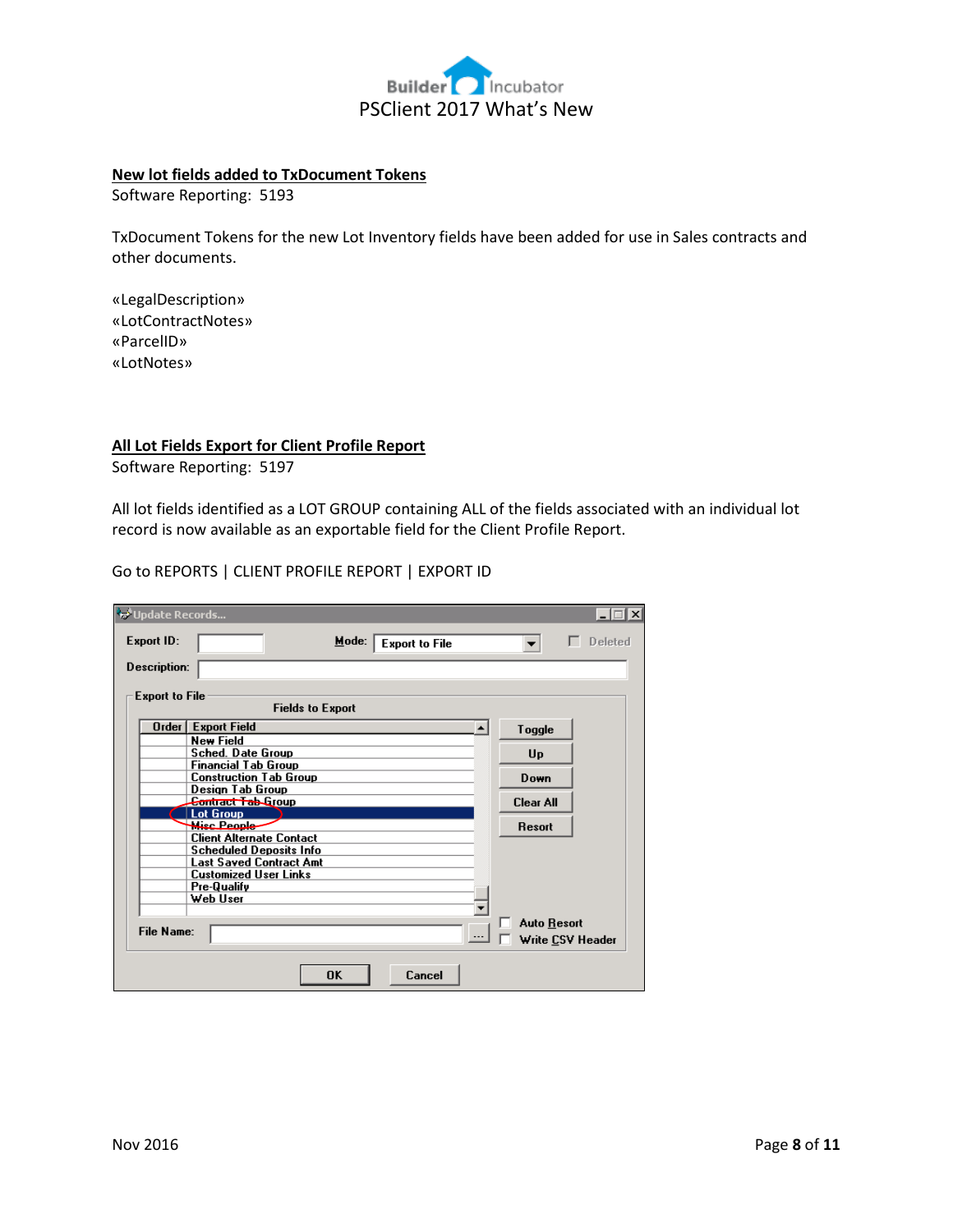

#### **Expanded Model Description Field on PSClient reports**

Software Reporting: 5149

Several PSClient reports have a field for the Model Description, but previously they did not show the entire description. This field has been expanded to include the full contents of the Model Description field.

| NOV 21,2016<br>09:50PM | Profitable Construction<br>Model Option Price List                                                                                                                                        | Page: $1 of 11$ |  |
|------------------------|-------------------------------------------------------------------------------------------------------------------------------------------------------------------------------------------|-----------------|--|
| Model:                 | Model Up Grd 5/4                                                                                                                                                                          |                 |  |
|                        | Model Description                                                                                                                                                                         |                 |  |
|                        | Model 1 - Bed 5 and Bath 4 are upgrades. Bonus Room converts to Bath 4 and Bedroom 5. Attached 2 bay<br>Garage is an upgrade. Basement option is available. Wood Floors begin at Level 2. |                 |  |
| Option #               | Option Description                                                                                                                                                                        |                 |  |
| <b>Subdivision-Lot</b> |                                                                                                                                                                                           |                 |  |
| 110                    | Lot Cost                                                                                                                                                                                  |                 |  |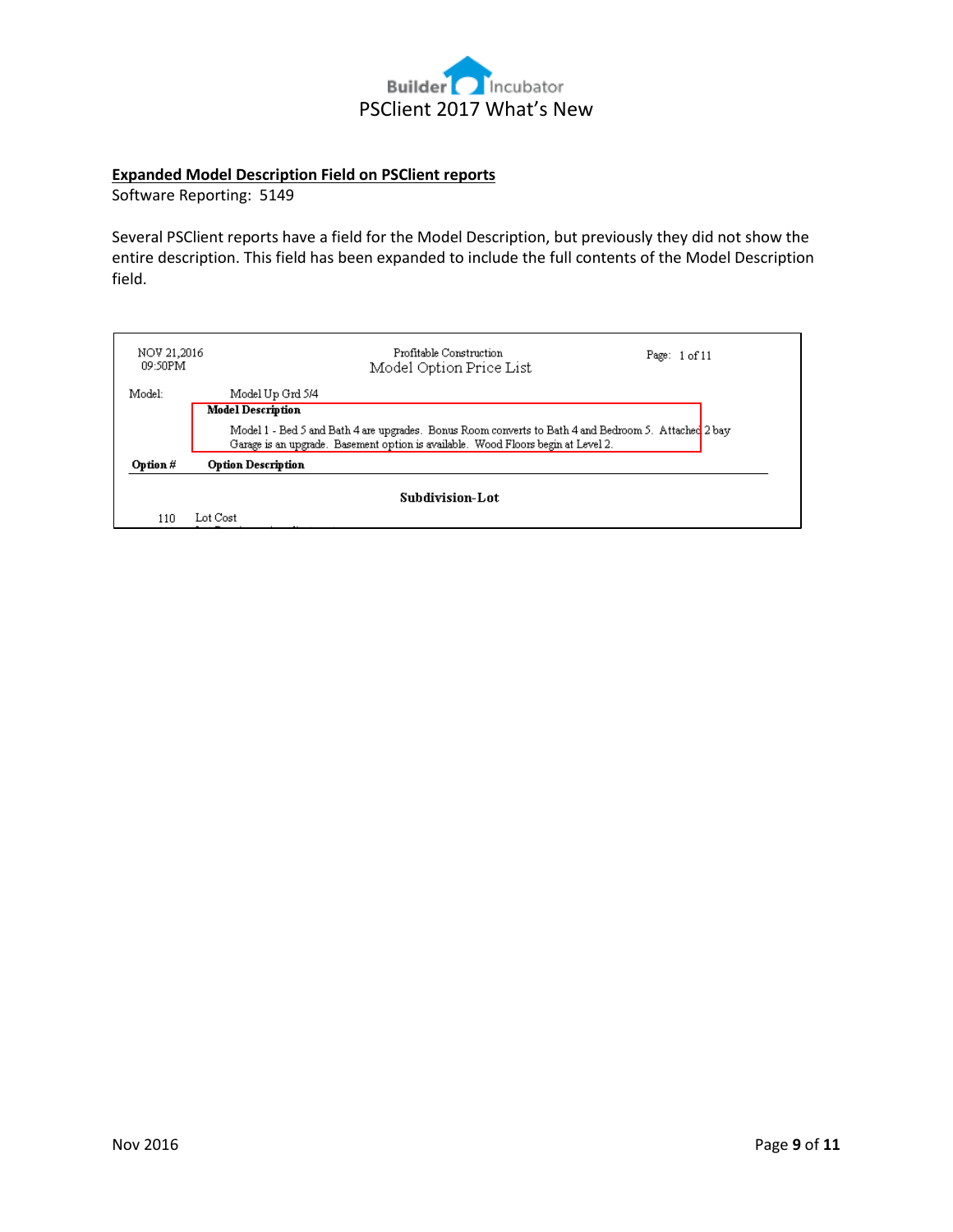

## **Option to hide customers' CURRENT residence on Warranty Requests**

Software Reporting: 5165

When NOT checked, the customer's current RESIDENCE will be displayed on the request. When checked, the customer's current RESIDENCE is NOT displayed on the request.

Go to REPORTS | WARRANTY | WARRANTY REQUEST

| warranty Request أ <del>ن</del> أ                                           | $\times$                              |  |  |
|-----------------------------------------------------------------------------|---------------------------------------|--|--|
| <b>Client:</b>                                                              | ℒ                                     |  |  |
| Vendor Number:                                                              | ₽                                     |  |  |
| # Copies to Print:                                                          | 1 층                                   |  |  |
|                                                                             | <b>Also Print Homeowner Copy</b><br>⊽ |  |  |
|                                                                             | ⊽<br><b>Include Already Printed</b>   |  |  |
|                                                                             | Include Done<br> ⊽                    |  |  |
|                                                                             | $\nabla$ Do Not Show Residence Line   |  |  |
|                                                                             |                                       |  |  |
| Warranty Classes to Include                                                 |                                       |  |  |
| $\overline{V}$ Punch-Out $\overline{V}$ Orientation $\overline{V}$ Warranty |                                       |  |  |
| Preview<br><b>Print</b><br>Cancel<br>Send                                   |                                       |  |  |
|                                                                             |                                       |  |  |